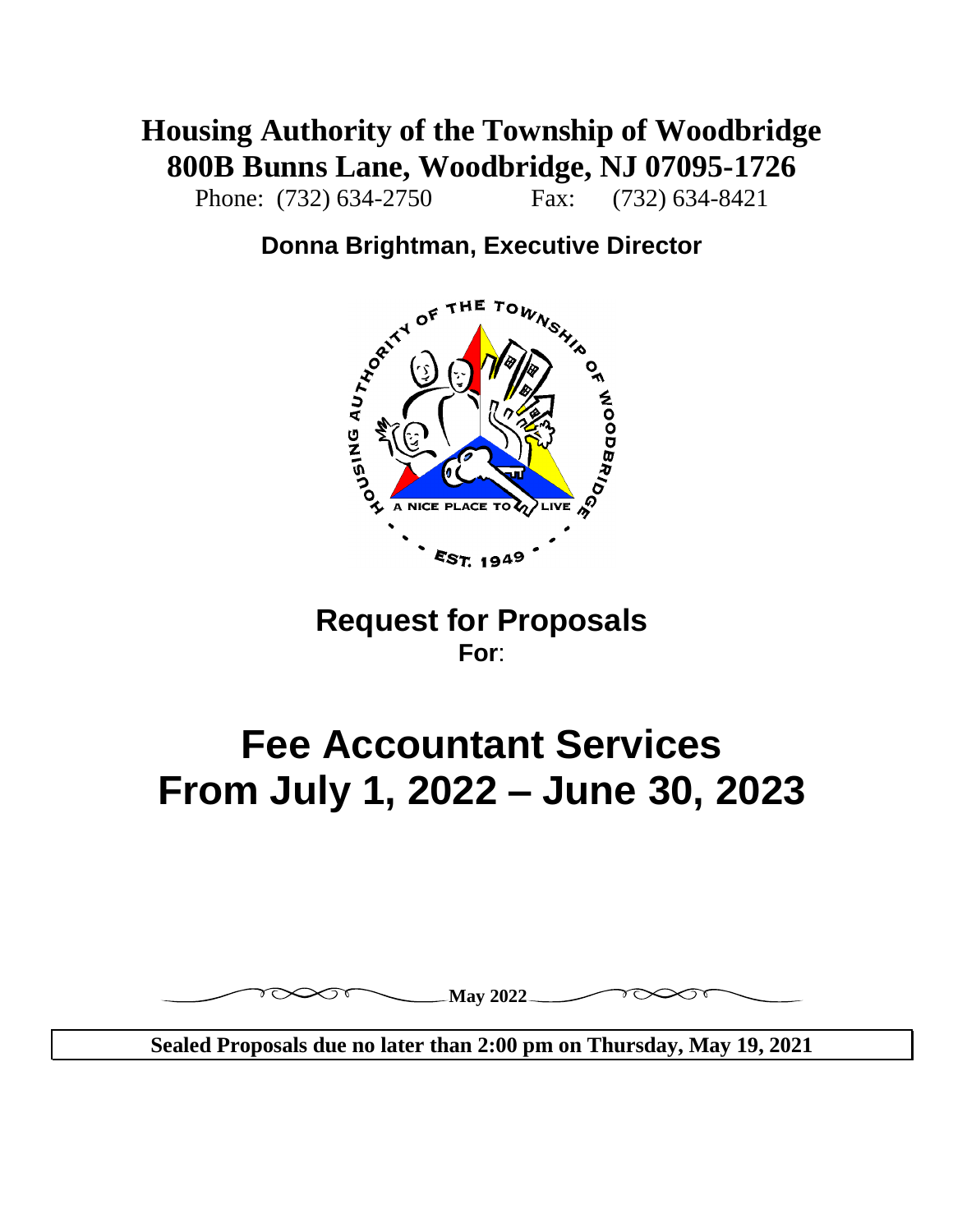# *Welcome to the Woodbridge Housing Authority*

*In 1937 Congress passed the US Housing Act to "alleviate unemployment and to remedy unsafe and unsanitary housing conditions and the acute shortage of decent, safe and sanitary dwelling for families of low income." The legislation was designed to encourage construction, create employment opportunities, and provide shelter for low-income families and clear sub-standard housing. Emphasizing local control of its programs, the Housing Act provided for housing in which rents would relate to the tenant's ability to pay.*

*The Housing Authority of the Township of Woodbridge, New Jersey, was created October 14, 1949. The Township Ordinance creating the Authority was adopted August 16, 1949.*

*The Authority is composed of 415 senior/disabled citizen RAD units, 405 units of Section 8 housing and 565 Project Based Vouchers (PBV).*

*The purpose of the Woodbridge Housing Authority is to create and maintain safe, decent and sanitary housing for those individuals of low to moderate income.*

# *Mission Statement*

It is the mission of the Woodbridge Housing Authority to:

- ♦ Provide affordable, decent, safe and sanitary housing through the maintenance of our existing units and the development of new units;
- ♦ Create an environment which enables residents to live responsibly and with dignity;
- ♦ Support residents in their effort to achieve self-sufficiency;
- ♦ Honor public commitments in a fiscally and ethically responsible manner;
- $\triangle$  Create and maintain public confidence in the Authority's operations and staff;
- ♦ Ensure that the facilities owned and managed by the WHA are marketable in the community and are appealing to residents;
- ♦ Enable the WHA staff to improve their performance through appropriate vision, education, training and career development;
- ♦ Maintain a level of communications between employees, referral agencies, residents and the general public to provide up-to-date and responsive service to the public served by the WHA;
- ♦ Establish performance goals that meet or exceed industry standards and that optimize the use of available resources to achieve its performance objectives; and

WHA Fee Accounting RFP 2022-23 2 ♦ Assist the city, state and national governments in identifying and addressing housing needs.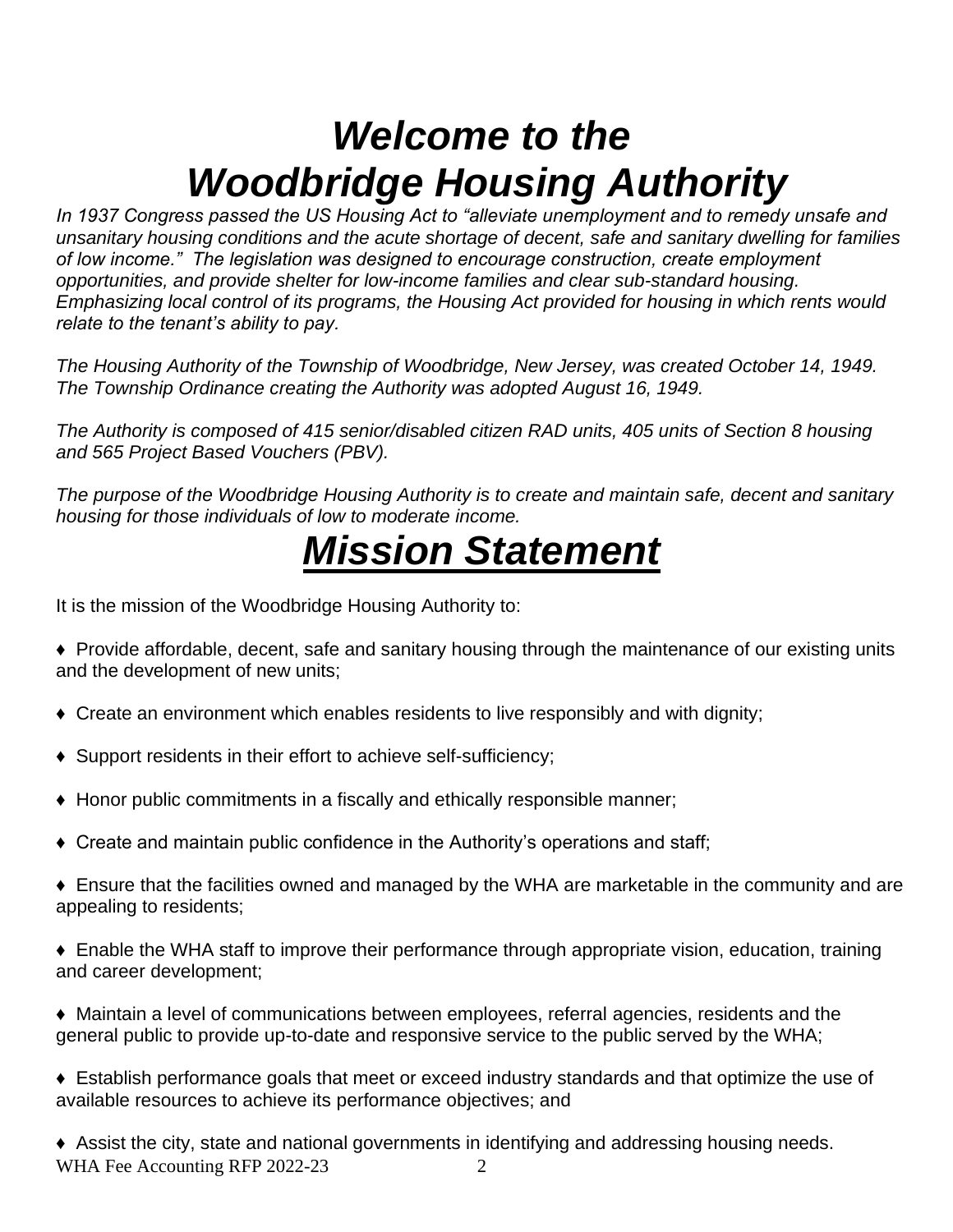### **Table of Contents**

#### **SPECIFICATIONS**

| IV. | Responsibilities and Duties of Fee Accountant 4-5 |  |
|-----|---------------------------------------------------|--|
|     |                                                   |  |
|     |                                                   |  |
|     |                                                   |  |
|     |                                                   |  |

#### **FOR REVIEW**

#### **FORMS REQUIRING SIGNATURES**

#### **ADDITIONAL INFORMATION**

|--|--|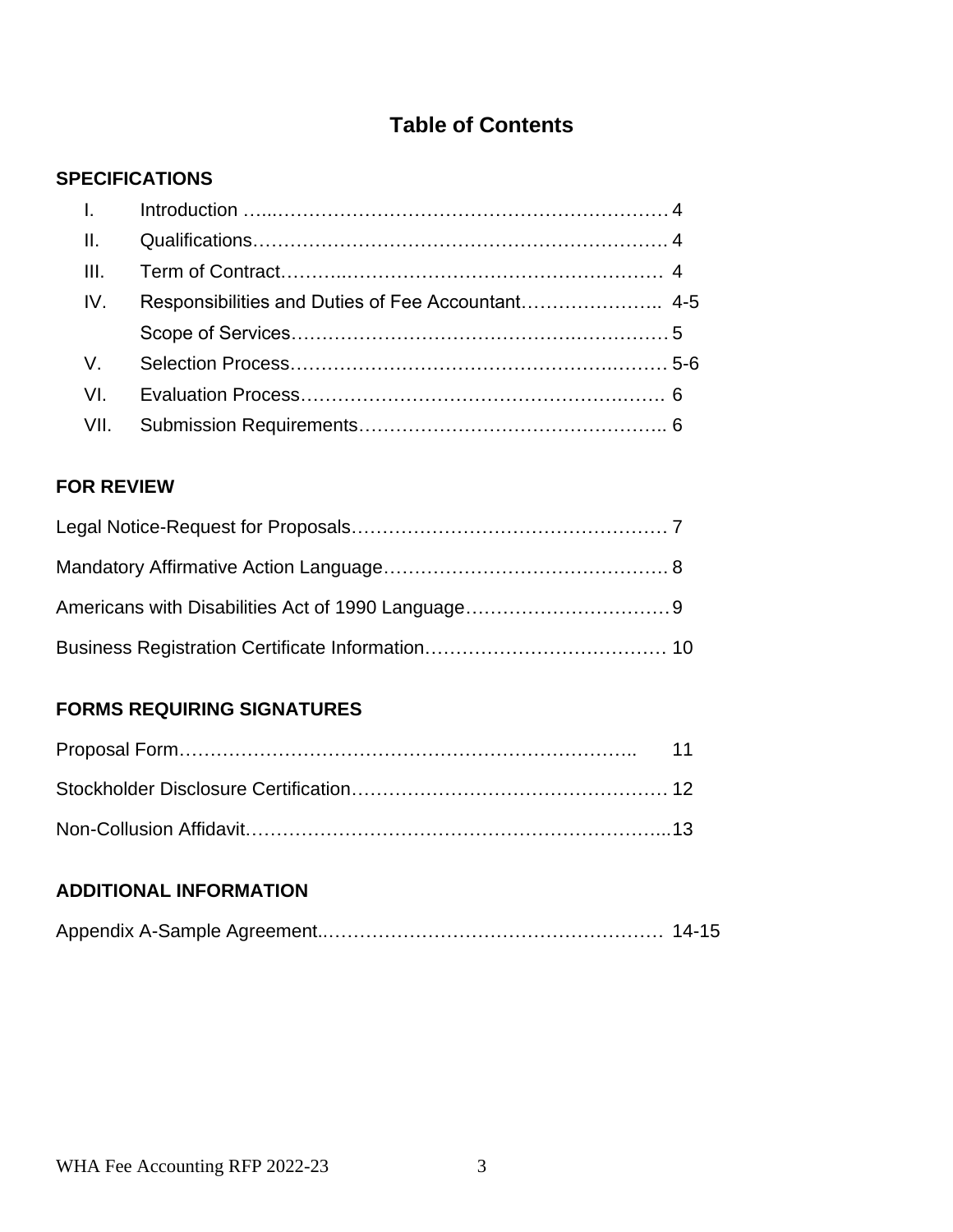#### **REQUEST FOR PROPOSAL HOUSING AUTHORITY OF THE TOWNSHIP OF WOODBRIDGE Fee Accountant Services**

#### **I. INTRODUCTION**

The Housing Authority of the Township of Woodbridge (WHA), New Jersey will accept proposals from qualified professionals for Fee Accounting services commencing July 1, 2022 through June 30, 2023, renewable for one additional year at the agreement of both parties. It is the WHA's desire to retain and employ a duly qualified accountant or accounting firm to act as the Fee Accountant who shall perform on site services (two visits monthly) to the WHA's books and records on a monthly basis. All services must be provided in accordance with the existing rules, orders, directives, and regulations promulgated by the United States Department of Housing and Urban Development (including the HUD Accounting Handbook, Financial Management Handbook, HUD Audit Guidelines and the Annual Contributions Contract and Project Based Asset Management) provided that such compliance is in the best interest of the WHA and is required by law. The WHA's fiscal year is October 1 through September 30.

Accountants submitting proposals to the RFP must be licensed to do business in the State of NJ and not be suspended or otherwise prohibited from professional practice by any Federal, State or Local Agency.

#### **II. QUALIFICATIONS**

- 1. Must be a Certified Public Accountant (C. P. A.) licensed in the State of New Jersey or a licensed Public Accountant.
- 2. Must have experience representing Housing Authorities and have an understanding of HUD funded programs and related federal regulations.
- 3. Must be approved by the United States Department of Housing and Urban Development.

#### **III. TERM OF CONTRACT**

The term of this contract period shall be for a one (1) year period commencing July 1, 2022 through June 30, 2023. The contract may be renewed for one additional year at the agreement of both parties and at the terms stated herein.

All contract obligations shall prevail for at least 90 days after the effective date of the contract. For the protection of both parties, this contract may be canceled by either party giving 30 days prior notice in writing to the other party.

#### **IV. RESPONSIBILITIES AND DUTIES OF FEE ACCOUNTANT**

- 1. The WHA requires accounting services and advice in the planning and daily operation of its various housing programs on a monthly basis with at least two on site visits per month.
- 2. The Fee Accountant shall provide a detailed Work plan in their Proposal demonstrating comprehension of the objectives and scope of services provided in the RFP. The Work plan must clearly describe and detail the Fee Accountants approach to timely perform and complete all services required in the RFP and must include the Firm's staff assigned to complete the service.
- 3. The services will not constitute an audit of the financial statements of the WHA but rather should be viewed as external accounting service.

WHA Fee Accounting RFP 2022-23 4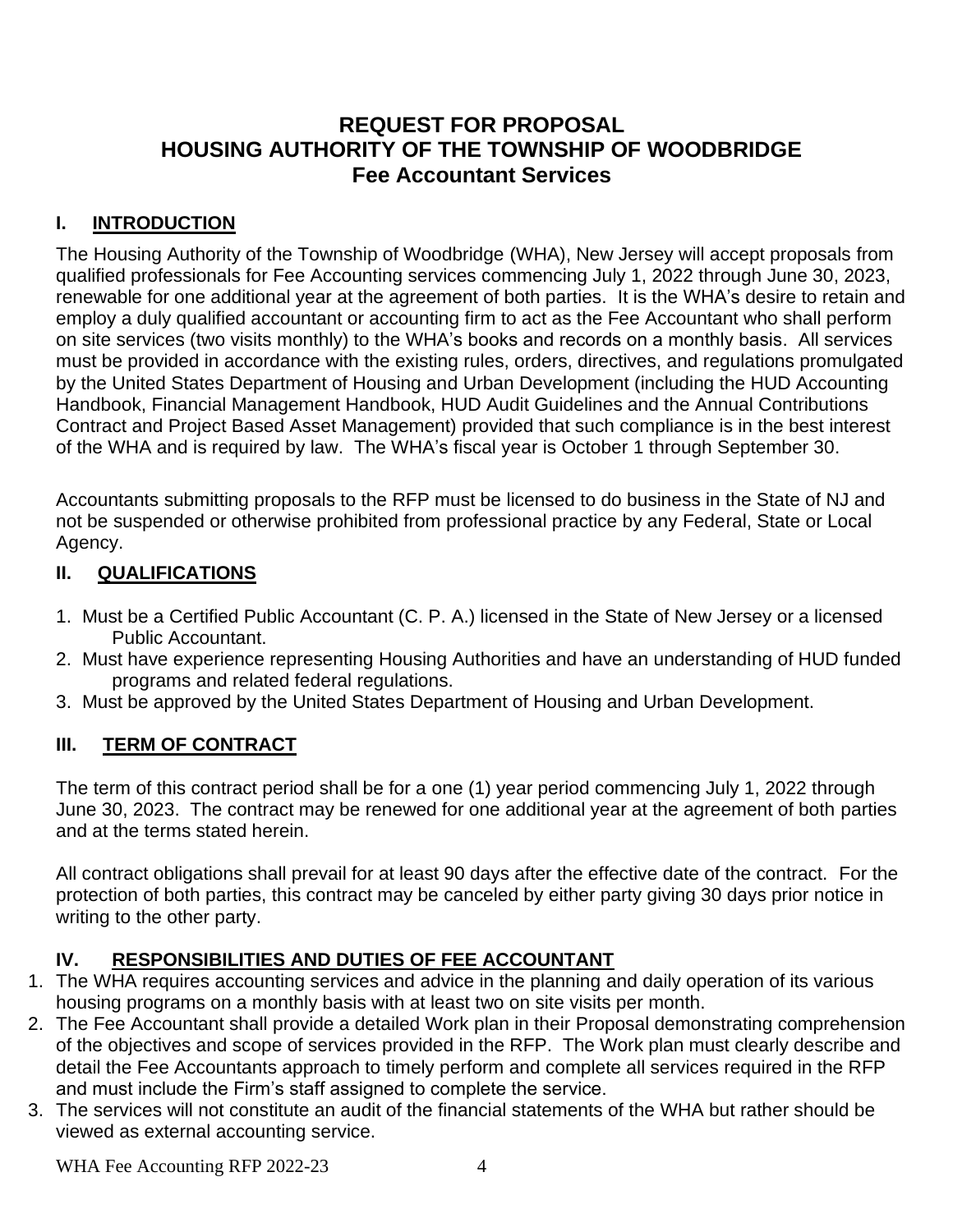#### **SCOPE OF SERVICES**:

- 1. Review and analyze monthly, the books of accounts and records of the WHA in accordance with the procedures outlined by the WHA's administration.
- 2. Prepare and review necessary journal vouchers.
- 3. Review controls of costs and finances.
- 4. Prepare and review reports and balance sheets required by Federal, State and/or local laws, statutes or regulations.
- 5. Prepare and review budgets and budget revisions.
- 6. Be available and serve as consultant on accounting, funding and other financial matters.
- 7. Prepare all HUD financial statements as required and in accordance with the scheduled list in HUD 7475.1 REV.
- 8. Prepare and submit required HUD Form 52681B, Section 8 quarterly report
- 9. Review monthly and quarterly Payroll Reports and Tax Deposits.
- 10.Prepare financial status reports of all programs to be presented to the Board of Commissioners each quarter at the BOC meetings.
- 11.Inform the Executive Director of any matters that come to their attention which causes them to believe that any errors or irregularities or illegal acts may exist.
- 12. Prepare quarterly CFP reports and annual Performance Evaluation Report.
- 13. Prepare FASS financial data and submit to REAC.
- 14. Assist in the preparation of the PHAS Certification to REAC.
- 15. Review PHA investments, report and make recommendation to the Executive Director on such matters.
- 16. Review financial policies and procedures and make recommendations as appropriate.
- 17. Review Family Self Sufficiency accounts and bank escrow reports.
- 18. Provide financial records, statements and assistance for the Annual Independent Audit; and other audits as necessary.
- 19. Be compliant with PHA Asset Management provisions, rules and regulations as revised.

The Woodbridge Housing Authority reserves the right to reject any and all bid proposals.

#### **V. SELECTION PROCESS**

- 1. The contract will be awarded to the offer submitting the proposal which is most advantageous to the WHA considering price and other criteria as determined by the WHA in accordance with the Evaluation Factors contained in Section VI below.
- 2. The proposal must include the resumes of the individual(s) who propose to work for the WHA and at least five recent references (housing authorities most preferred, similar businesses next preferred) which contain business name, address, telephone number and name of contact person. The Evaluation Committee may contact any and all references to verify or clarify knowledge and or experience in evaluated areas as demonstrated with other clients.

#### **VI. EVALUATION PROCESS-COMPETITIVE PROPOSAL EVALUATION SYSTEM**

All proposals will be evaluated by an Evaluation Committee in accordance with the following factors and requirements:

#### **FACTORS**: **POINTS**

1. Specific experience with similar projects; number of years in business 10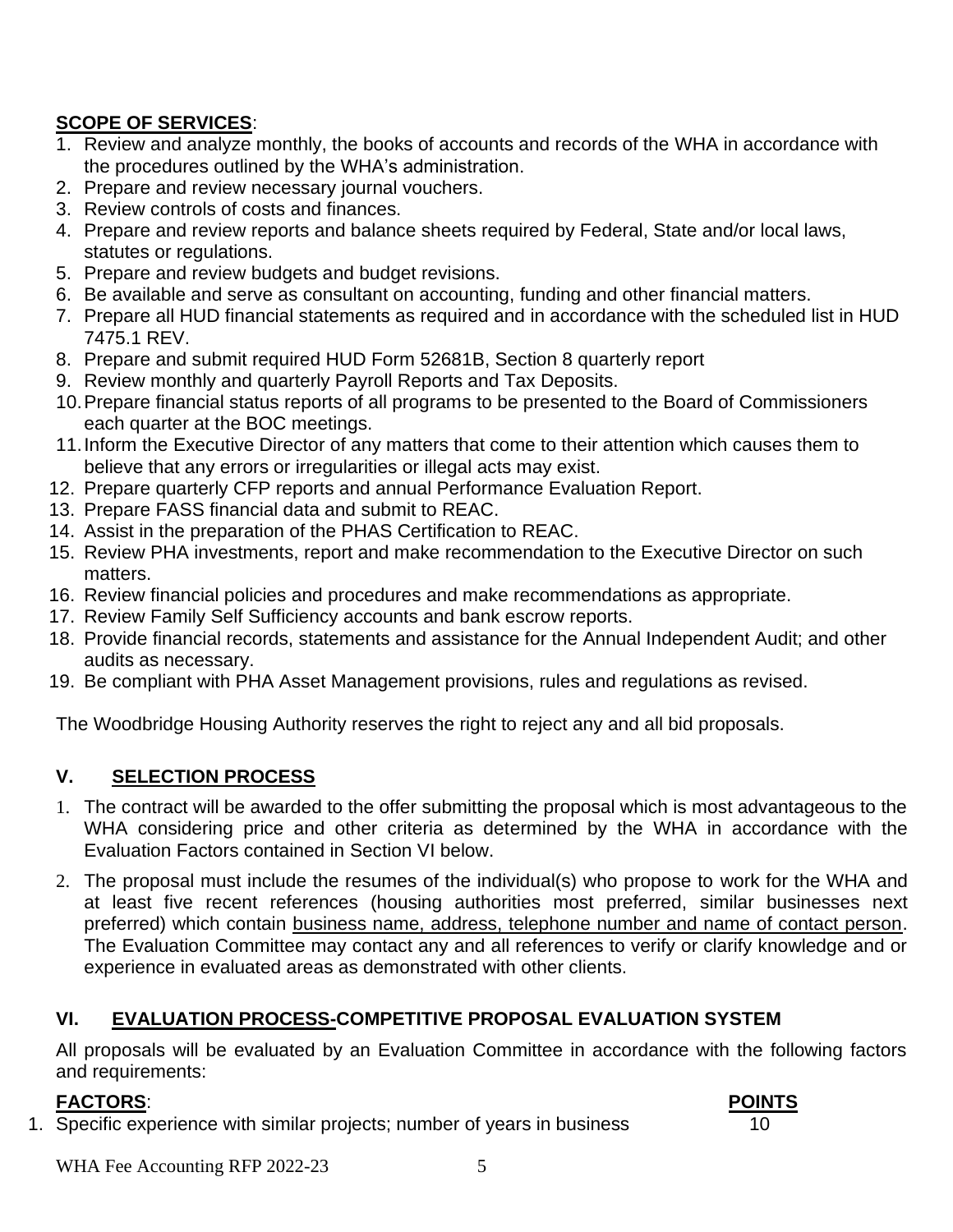| 2. Qualifications/Experience with Housing Authorities/HUD                  | -30        |
|----------------------------------------------------------------------------|------------|
| 3. Proposed Work Plan                                                      | 20         |
| 4. Cost for services.                                                      | -30        |
| 5. Ability to perform services; staff assigned; response time/availability | <u> 10</u> |
| <b>Maximum Total Points</b>                                                | 100        |
|                                                                            |            |

#### **VII. SUBMISSION REQUIREMENTS** –

1. Interested firms shall submit one original and one copy of their proposals to Donna brightman, Executive Director, Woodbridge Housing Authority, 800B Bunns Lane, Woodbridge, NJ 07095 no later than 2:00 pm prevailing time on Thursday, May 19, 2022 by mail or delivery. The proposals must be sealed in an envelope clearly marked "**Fee Accountant Services-do not open before 2:00 pm on 5/19/22"** with the Proposer's name and address.

- 2. The resumes of the individual(s) who propose to work for the WHA and at least five recent references (housing authorities most preferred, similar businesses next preferred) which contain business name, address, telephone number and name of contact person. The Evaluation Committee may contact any and all references to verify or clarify knowledge and or experience in evaluated areas as demonstrated with other clients.
- 3. Detailed explanations of evaluation factors 1-5 under part VI above.
- 4. A completed bid proposal form (see evaluation factor 4 above).
- 5. A signed Stockholder Disclosure Certification.
- 6. A signed Non-Collusion Affidavit.
- 7. A Business Registration Certificate.

# *End of RFP Package*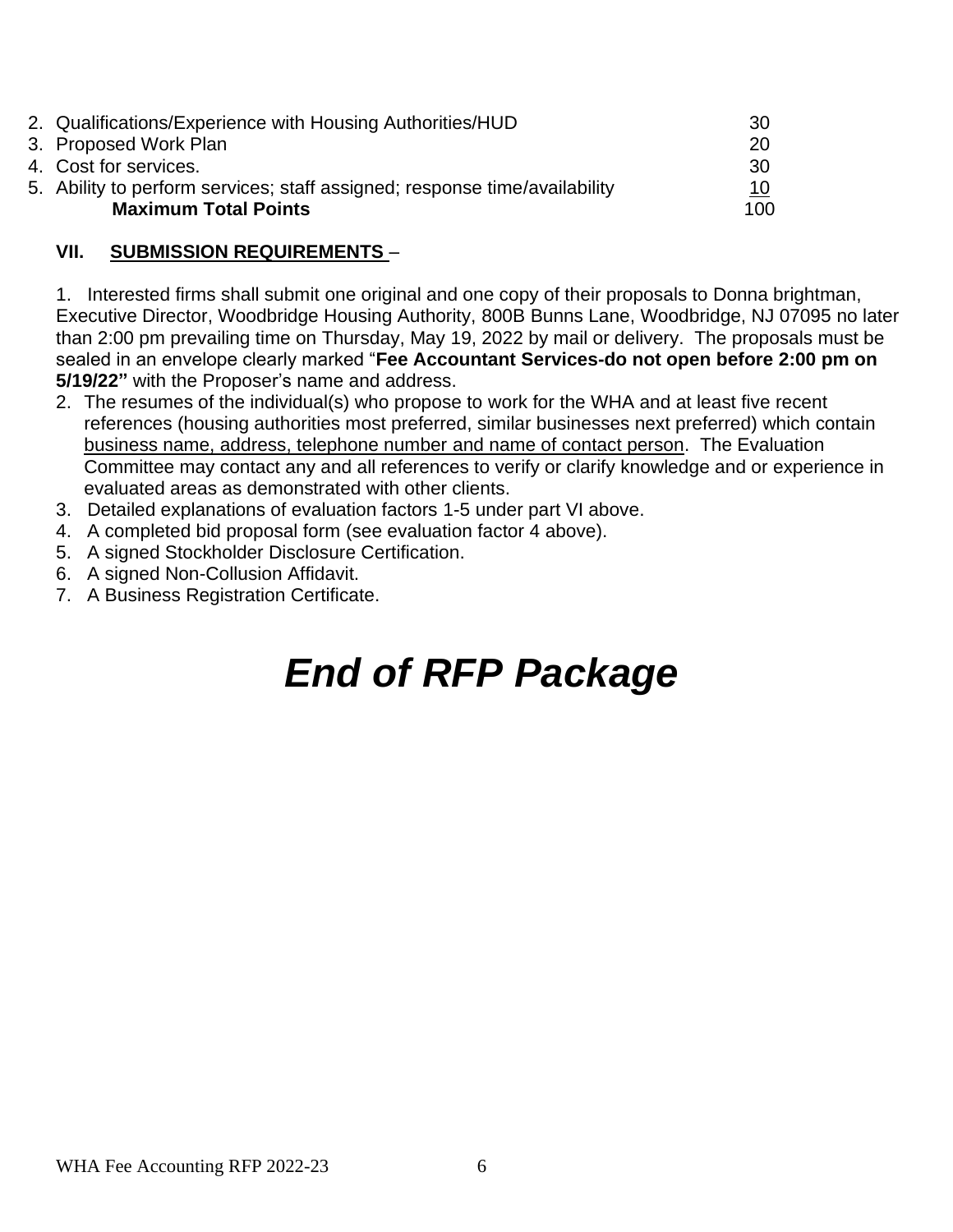## **NOTICE**

#### **REQUEST FOR PROPOSALS HOUSING AUTHORITY OF THE TOWNSHIP OF WOODBRIDGE FEE ACCOUNTANT SERVICES**

The Housing Authority of the Township of Woodbridge (WHA), New Jersey will accept proposals from qualified professionals for Fee Accounting services commencing July 1, 2022 through June 30, 2023, renewable for one additional year at the agreement of both parties. It is the WHA's desire to retain and employ a duly qualified accountant or accounting firm to act as the Fee Accountant who shall perform on site services (two visits monthly) to the WHA's books and records on a monthly basis. All services must be provided in accordance with the existing rules, orders, directives, and regulations promulgated by the United States Department of Housing and Urban Development (including the HUD Accounting Handbook, Financial Management Handbook, HUD Audit Guidelines and the Annual Contributions Contract and Project Based Asset Management) provided that such compliance is in the best interest of the WHA and is required by law. The WHA's fiscal year runs from October 1 through September 30.

The complete RFP may be downloaded from [www.WoodbridgeHousingAuthority.org](http://www.woodbridgehousingauthority.org/) (follow bidding opportunities link). **SEALED PROPOSALS** in response to this "RFP" are **due no later than 2:00 pm on Thursday, May 19, 2022** and shall be addressed as requested in the RFP.

The Woodbridge Housing Authority is an Equal Opportunity Employer and does not discriminate on the basis of race, color, national origin, sex, religion, age or handicapped status in the employment or procurement of services.

Bidders are required to comply with the requirements of P.L. 1975 Chapter 127 (N.J.A.C. 17:27)

The Woodbridge Housing Authority reserves the right to reject any and all proposals.

Advertised: Home News –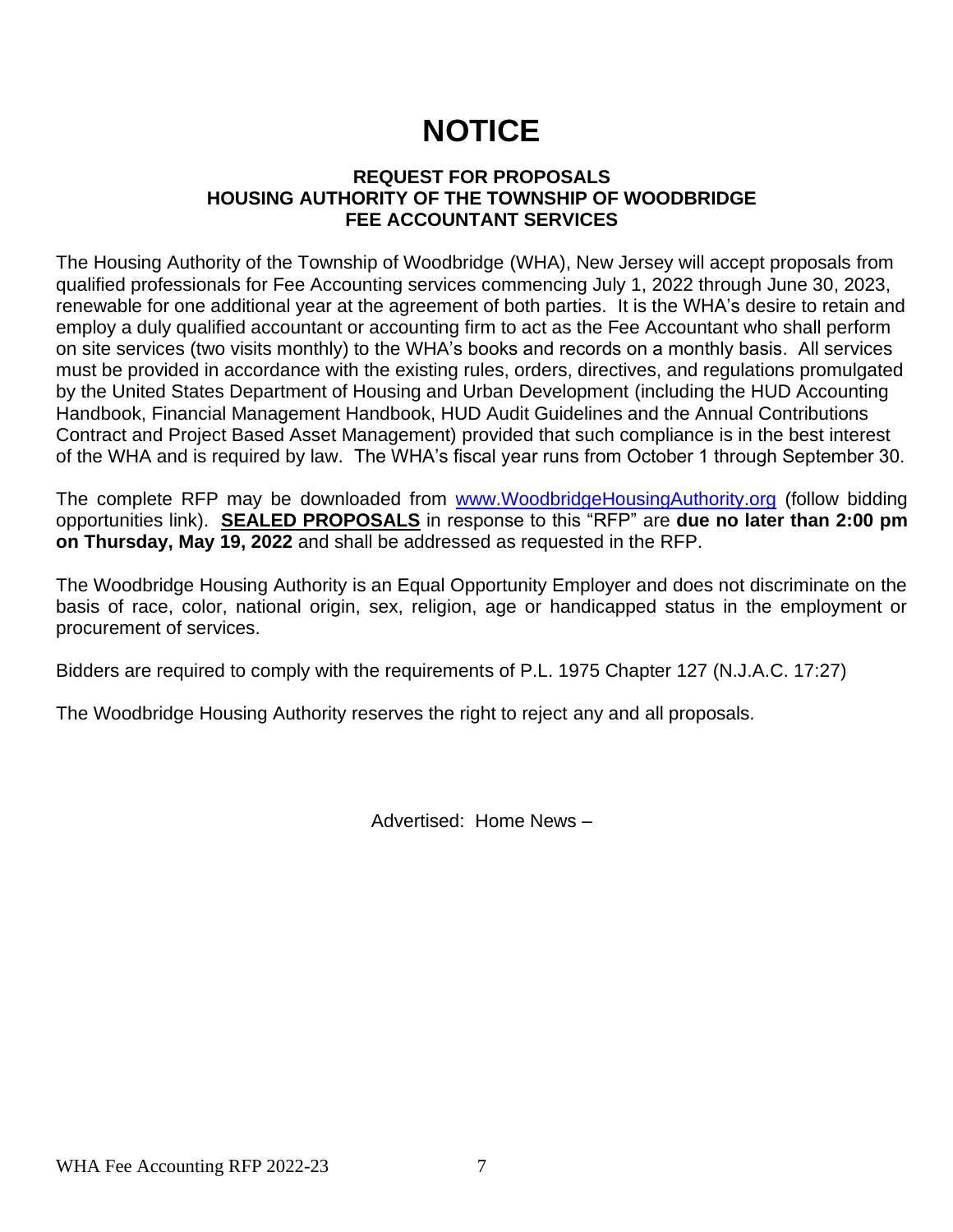#### **MANDATORY AFFIRMATIVE ACTION LANGUAGE** N.J.S.A. 10:5-31 and N.J.A.C. 17:27 **(MANDATORY EQUAL EMPLOYMENT OPPORTUNITY LANGUAGE) Goods, Professional Service and General Service Contracts**

During the performance of this contract, the contractor agrees as follows:

The contractor or subcontractor, where applicable, will not discriminate against any employee or applicant for employment because of age, race, creed, color, national origin, ancestry, marital status, affectional or sexual orientation or sex. Except with respect to affectional or sexual orientation, the contractor will take affirmative action to ensure that such applicants are recruited and employed, and that employees are treated during employment, without regard to their age, race, creed, color, national origin, ancestry, marital status, affectional or sexual orientation or sex. Such action shall include, but not be limited to the following: employment, upgrading, demotion, or transfer; recruitment or recruitment advertising; layoff or termination; rates of pay or other forms of compensation; and selection for training, including apprenticeship. The contractor agrees to post in conspicuous places, available to employees and applicants for employment, notices to be provided by the public agency compliance officer setting for the provisions of this nondiscrimination clause.

The contractor or subcontractor, where applicable will, in all solicitations or advertisements for employees placed by or on behalf of the contractor, state that all qualified applicants will receive consideration for employment without regard to age, race, creed, color, national origin, ancestry, marital status, affectional or sexual orientation or sex.

The contractor or subcontractor, where applicable, will send to each labor union or representative or workers with which it has a collective bargaining agreement or other contract or understanding, a notice, to be provided by the agency contracting officer, advising the labor union or workers' representative of the contractor's commitments under this act and shall post copies of the notice in conspicuous places available to employees and applicants for employment.

The contractor or subcontractor, where applicable, agrees to comply with any regulations promulgated by the Treasurer pursuant to N.J.S.A. 10:5-31 et seq., as amended and supplemented from time to time and the Americans with Disabilities Act.

The contractor or subcontractor agrees to make good faith efforts to employ minority and women workers consistent with the applicable county employment goals established in accordance with N.J.A.C. 17:27-5.2 or a binding determination of the applicable county employment goals determined by the Division, pursuant to N.J.A.C. 17:27-5.2.

The contractor or subcontractor agrees to inform in writing its appropriate recruitment agencies including, but not limited to, employment agencies, placement bureaus, colleges, universities, labor unions, that it does not discriminate on the basis of age,, creed, color, national origin, ancestry, marital status, affectional or sexual orientation or sex, and that it will discontinue the use of any recruitment agency which engages in direct or indirect discriminatory practices.

The contractor or subcontractor agrees to revise any of its testing procedures, if necessary, to assure that all personnel testing conforms with the principles of job-related testing, as established by the statutes and court decisions of the State of New Jersey and as established by applicable Federal law and applicable Federal court decisions.

In conforming with the applicable employment goals, the contractor or subcontractor agrees to review all procedures relating to transfer, upgrading, downgrading and layoff to ensure that all such actions are taken without regard to age, creed, color, national origin, ancestry, marital status, affectional or sexual orientation or sex, consistent with the statutes and court decisions of the State of New Jersey, and applicable Federal law and applicable Federal court decisions.

The contractor and its subcontractors shall furnish such reports or other documents to the Division of Contract Compliance and EEO as may be requested by the office from time to time in order to carry out the purposes of these regulations, and public agencies shall furnish such information as may be requested by the Division of Contract Compliance & EEO for conducting a compliance investigation pursuant to **Subchapter 10 of the Administrative Code at N.J.A.C. 17:27.**

WHA Fee Accounting RFP 2022-23 8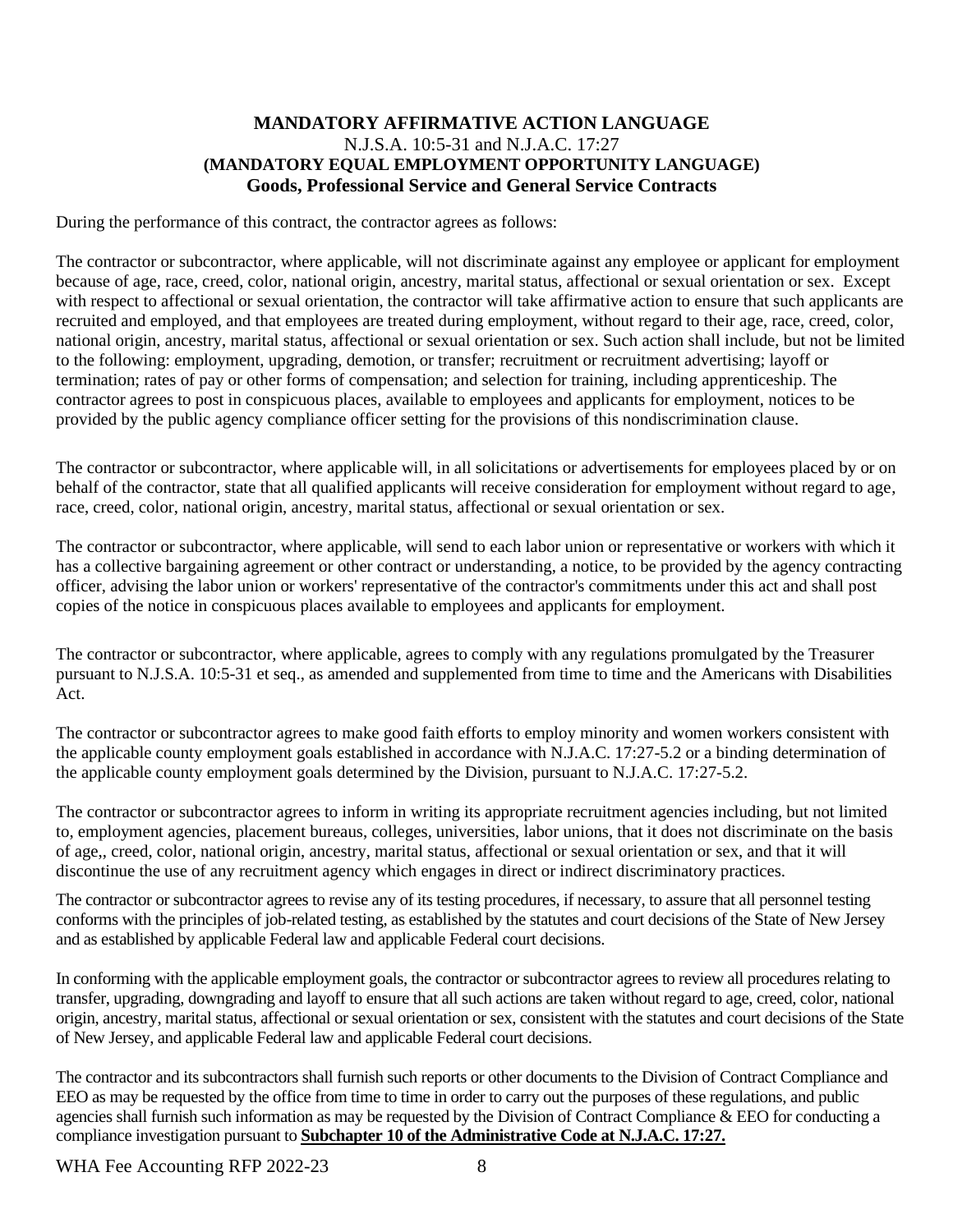#### **AMERICANS WITH DISABILITIES ACT OF 1990 Equal Opportunity for Individuals with Disability**

The contractor and the Housing Authority of the Township of Woodbridge, (hereafter "owner") do hereby agree that the provisions of Title 11 of the Americans With Disabilities Act of 1990 (the "Act") *(42 U.S.C. S121 01* et seq.), which prohibits discrimination on the basis of disability by public entities in all services, programs, and activities provided or made available by public entities, and the rules and regulations promulgated pursuant there unto, are made a part of this contract. In providing any aid, benefit, or service on behalf of the owner pursuant to this contract, the contractor agrees that the performance shall be in strict compliance with the Act. In the event that the contractor, its agents, servants, employees, or subcontractors violate or are alleged to have violated the Act during the performance of this contract, the contractor shall defend the owner in any action or administrative proceeding commenced pursuant to this Act. The contractor shall indemnify, protect, and save harmless the owner, its agents, servants, and employees from and against any and all suits, claims, losses, demands, or damages, of whatever kind or nature arising out of or claimed to arise out of the alleged violation. The contractor shall, at its own expense, appear, defend, and pay any and all charges for legal services and any and all costs and other expenses arising from such action or administrative proceeding or incurred in connection therewith. In any and all complaints brought pursuant to the owner's grievance procedure, the contractor agrees to abide by any decision of the owner which is rendered pursuant to said grievance procedure. If any action or administrative proceeding results in an award of damages against the owner, or if the owner incurs any expense to cure a violation of the ADA which has been brought pursuant to its grievance procedure, the contractor shall satisfy and discharge the same at its own expense.

The owner shall, as soon as practicable after a claim has been made against it, give written notice thereof to the contractor along with full and complete particulars of the claim, If any action or administrative proceeding is brought against the owner or any of its agents, servants, and employees, the *owner shall* expeditiously forward or have forwarded to the contractor every demand, complaint, notice, summons, pleading, or other process received by the owner or its representatives.

It is expressly agreed and understood that any approval by the owner of the services provided by the contractor pursuant to this contract will not relieve the contractor of the obligation to comply with the Act and to defend, indemnify, protect, and save harmless the owner pursuant to this paragraph.

It is further agreed and understood that the owner assumes no obligation to indemnify or save harmless the contractor, its agents, servants, employees and subcontractors for any claim which may arise out of their performance of this Agreement. Furthermore, the contractor expressly understands and agrees that the provisions of this indemnification clause shall in no way limit the contractor's obligations assumed in this Agreement, nor shall they be construed to relieve the contractor from any liability, nor preclude the owner from taking any other actions available to it under any other provisions of the Agreement or otherwise at law.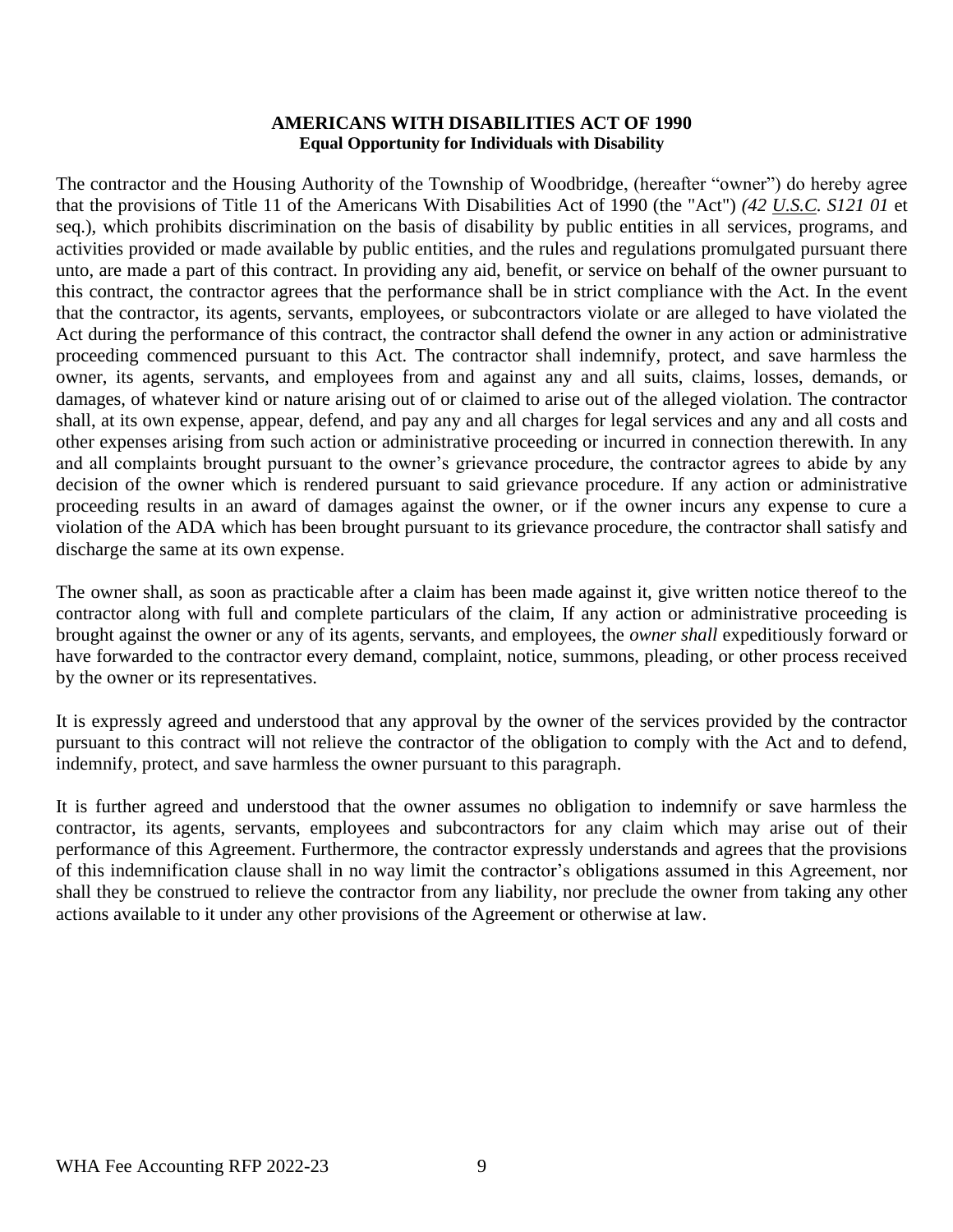# **Woodbridge Housing Authority**

# BUSINESS REGISTRATION CERTIFICATE

Contractor must provide State Division of Revenue issued Business Registration Certificate with the bid submission.

### **FAILURE TO SUBMIT YOUR BUSINESS REGISTRATION CERTIFICATE BEFORE CONTRACT AWARD** *WILL* **RESULT IN THE DISQUALIFICATION OF YOUR BID!**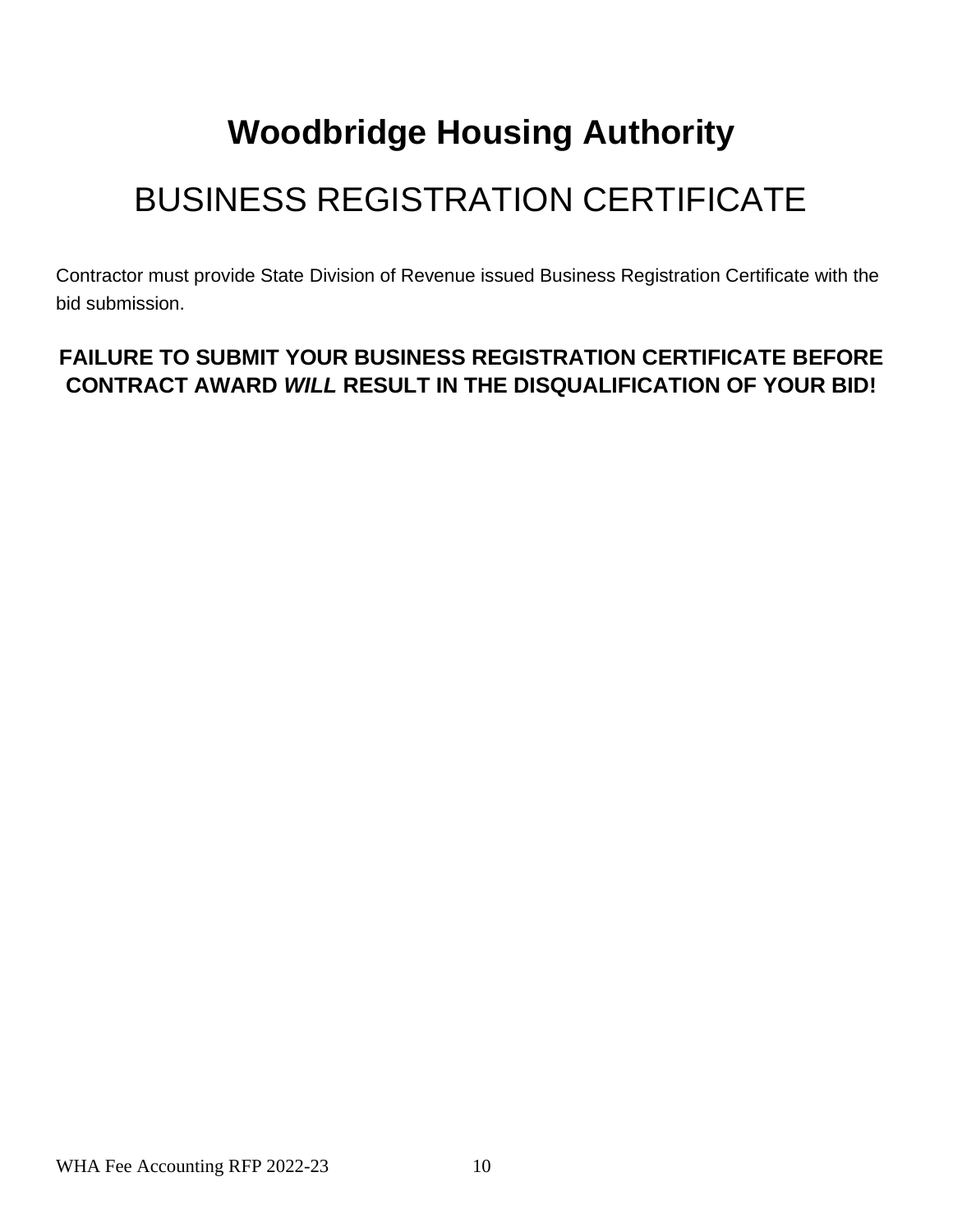### Woodbridge Housing Authority Bid Proposal Form

The undersigned, having fully familiarized themselves with all aspects of the proposal/contract and the Invitation, hereby proposes the Fee Accounting Services as per the Request for Proposals dated May 19, 2022 at the following cost:

| _____________________________________(sum in words), payable in 12 monthly payments of          |  |
|-------------------------------------------------------------------------------------------------|--|
|                                                                                                 |  |
| per month.                                                                                      |  |
| Should the contract be awarded for the subsequent term commencing July 1, 2023 through June 30, |  |
| 2024, the annual lump sump fee shall be \$                                                      |  |
| payable in 12 monthly payments of                                                               |  |
| $\frac{1}{2}$ (price in words)<br>per month.                                                    |  |
|                                                                                                 |  |
|                                                                                                 |  |
|                                                                                                 |  |
|                                                                                                 |  |
|                                                                                                 |  |
|                                                                                                 |  |
|                                                                                                 |  |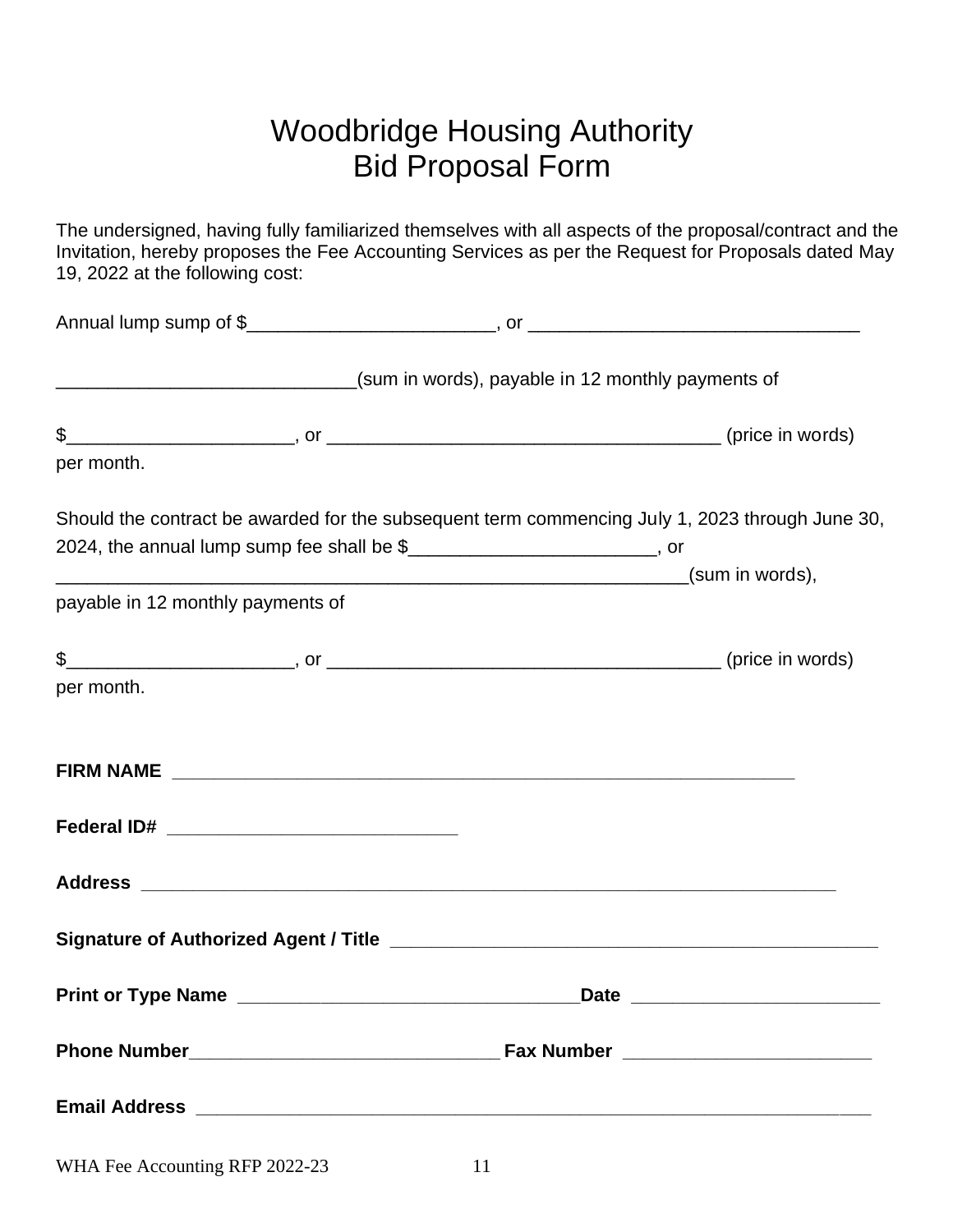## **Woodbridge Housing Authority** STOCKHOLDER DISCLOSURE CERTIFICATION

**This Statement Shall Be Included with Bid Submission**

| <b>Name of Business</b>                                                                                                                                                             |                                                                       |  |
|-------------------------------------------------------------------------------------------------------------------------------------------------------------------------------------|-----------------------------------------------------------------------|--|
| I certify that the list below contains the names and home addresses of all stockholders holding 10% or<br>more of the issued and outstanding stock of the undersigned.<br><b>OR</b> |                                                                       |  |
| I certify that no one stockholder owns 10% or more of the issued and outstanding stock of the<br>undersigned.                                                                       |                                                                       |  |
| Check the box that represents the type of business organization:                                                                                                                    |                                                                       |  |
| Limited Liability Corporation<br>$\Box$ Partnership<br>Limited Partnership Limited Liability Partnership                                                                            | $\Box$ Corporation<br>Sole Proprietorship<br>Subchapter S Corporation |  |
| Sign and notarize the form below, and, if necessary, complete the stockholder list below.                                                                                           |                                                                       |  |
| Stockholders:                                                                                                                                                                       |                                                                       |  |
|                                                                                                                                                                                     |                                                                       |  |
|                                                                                                                                                                                     |                                                                       |  |
|                                                                                                                                                                                     |                                                                       |  |
|                                                                                                                                                                                     |                                                                       |  |
| Subscribed and sworn before me this ____ day of<br>$\_$ , 2022.                                                                                                                     | (Affiant)                                                             |  |
| (Notary Public)                                                                                                                                                                     |                                                                       |  |
| My Commission expires:                                                                                                                                                              | (Print name & title of affiant)                                       |  |
|                                                                                                                                                                                     | (Corporate Seal)                                                      |  |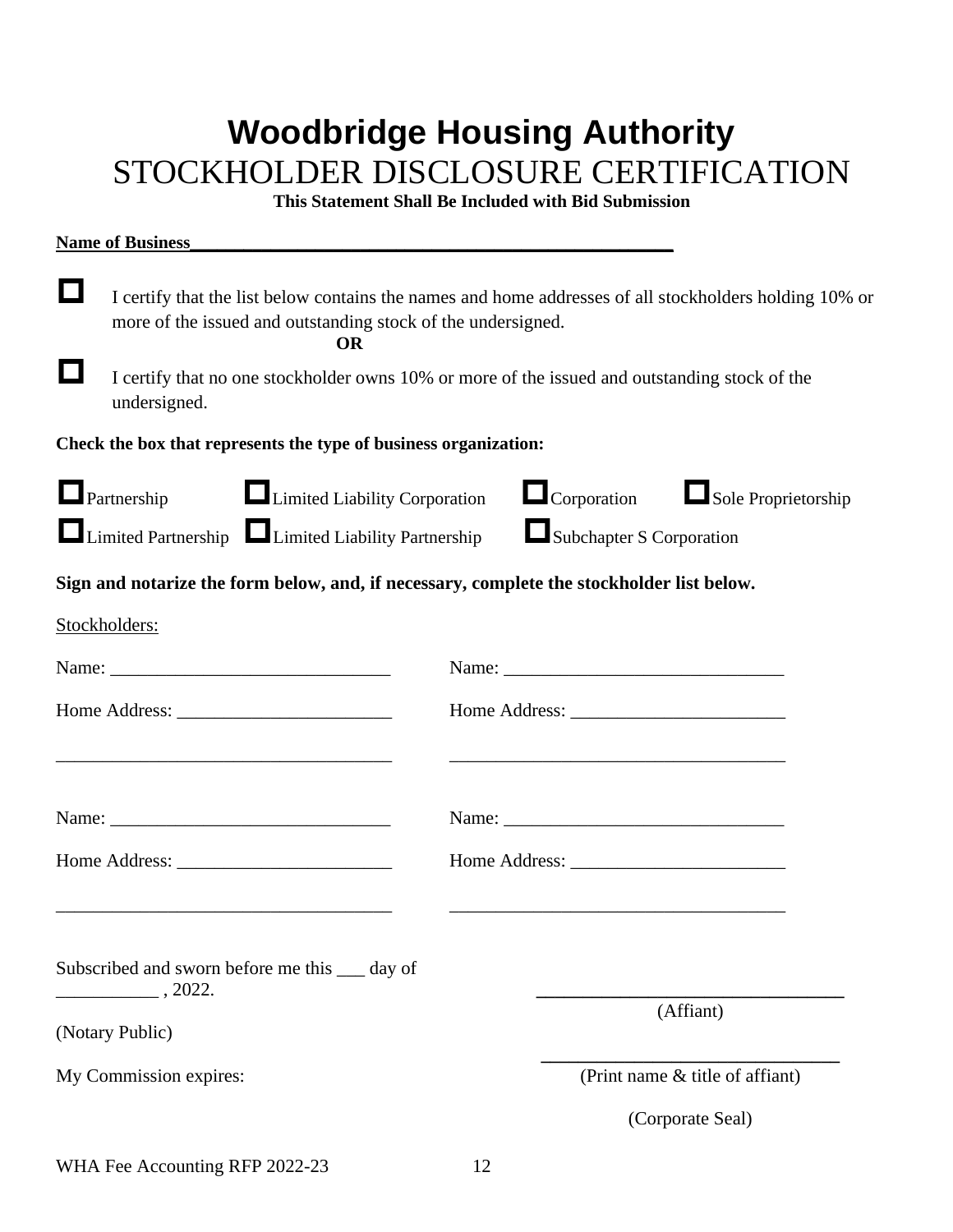## **Woodbridge Housing Authority** NON-COLLUSION AFFIDAVIT

State of New Jersey County of Middlesex

| $I, \underline{\hspace{2cm}}$ residing in $\underline{\hspace{2cm}}$ (name of affiant) (name of municipality)                                                                                                                                                                                                                                                                                                                                                                                                                                                                                                                                                                                                                                                                                                                                                                                                                          |                                             | <u> 1980 - John Stein, amerikansk politiker (</u> |
|----------------------------------------------------------------------------------------------------------------------------------------------------------------------------------------------------------------------------------------------------------------------------------------------------------------------------------------------------------------------------------------------------------------------------------------------------------------------------------------------------------------------------------------------------------------------------------------------------------------------------------------------------------------------------------------------------------------------------------------------------------------------------------------------------------------------------------------------------------------------------------------------------------------------------------------|---------------------------------------------|---------------------------------------------------|
|                                                                                                                                                                                                                                                                                                                                                                                                                                                                                                                                                                                                                                                                                                                                                                                                                                                                                                                                        |                                             |                                                   |
| sworn according to law on my oath depose and say that:                                                                                                                                                                                                                                                                                                                                                                                                                                                                                                                                                                                                                                                                                                                                                                                                                                                                                 |                                             |                                                   |
| $I am$ (title or position) (title or position) of the firm of $\frac{1}{(name of firm)}$                                                                                                                                                                                                                                                                                                                                                                                                                                                                                                                                                                                                                                                                                                                                                                                                                                               |                                             |                                                   |
|                                                                                                                                                                                                                                                                                                                                                                                                                                                                                                                                                                                                                                                                                                                                                                                                                                                                                                                                        |                                             |                                                   |
|                                                                                                                                                                                                                                                                                                                                                                                                                                                                                                                                                                                                                                                                                                                                                                                                                                                                                                                                        | the bidder making this Proposal for the bid |                                                   |
|                                                                                                                                                                                                                                                                                                                                                                                                                                                                                                                                                                                                                                                                                                                                                                                                                                                                                                                                        |                                             |                                                   |
| full authority to do so that said bidder has not, directly or indirectly entered into any agreement, participated in any<br>collusion, or otherwise taken any action in restraint of free, competitive bidding in connection with the above named<br>project; and that all statements contained in said proposal and in this affidavit are true and correct, and made with full<br>knowledge that the Woodbridge Housing Authority relies upon the truth of the statements contained in said Proposal<br>and in the statements contained in this affidavit in awarding the contract for the said project.<br>I further warrant that no person or selling agency has been employed or retained to solicit or secure such contract upon<br>an agreement or understanding for a commission, percentage, brokerage, or contingent fee, except bona fide<br>employees or bona fide established commercial or selling agencies maintained by |                                             |                                                   |
|                                                                                                                                                                                                                                                                                                                                                                                                                                                                                                                                                                                                                                                                                                                                                                                                                                                                                                                                        |                                             |                                                   |
| Signature                                                                                                                                                                                                                                                                                                                                                                                                                                                                                                                                                                                                                                                                                                                                                                                                                                                                                                                              | Date                                        |                                                   |
| (Type or print name of affiant under signature)                                                                                                                                                                                                                                                                                                                                                                                                                                                                                                                                                                                                                                                                                                                                                                                                                                                                                        |                                             |                                                   |
|                                                                                                                                                                                                                                                                                                                                                                                                                                                                                                                                                                                                                                                                                                                                                                                                                                                                                                                                        |                                             |                                                   |
|                                                                                                                                                                                                                                                                                                                                                                                                                                                                                                                                                                                                                                                                                                                                                                                                                                                                                                                                        |                                             |                                                   |
| (Seal)                                                                                                                                                                                                                                                                                                                                                                                                                                                                                                                                                                                                                                                                                                                                                                                                                                                                                                                                 |                                             |                                                   |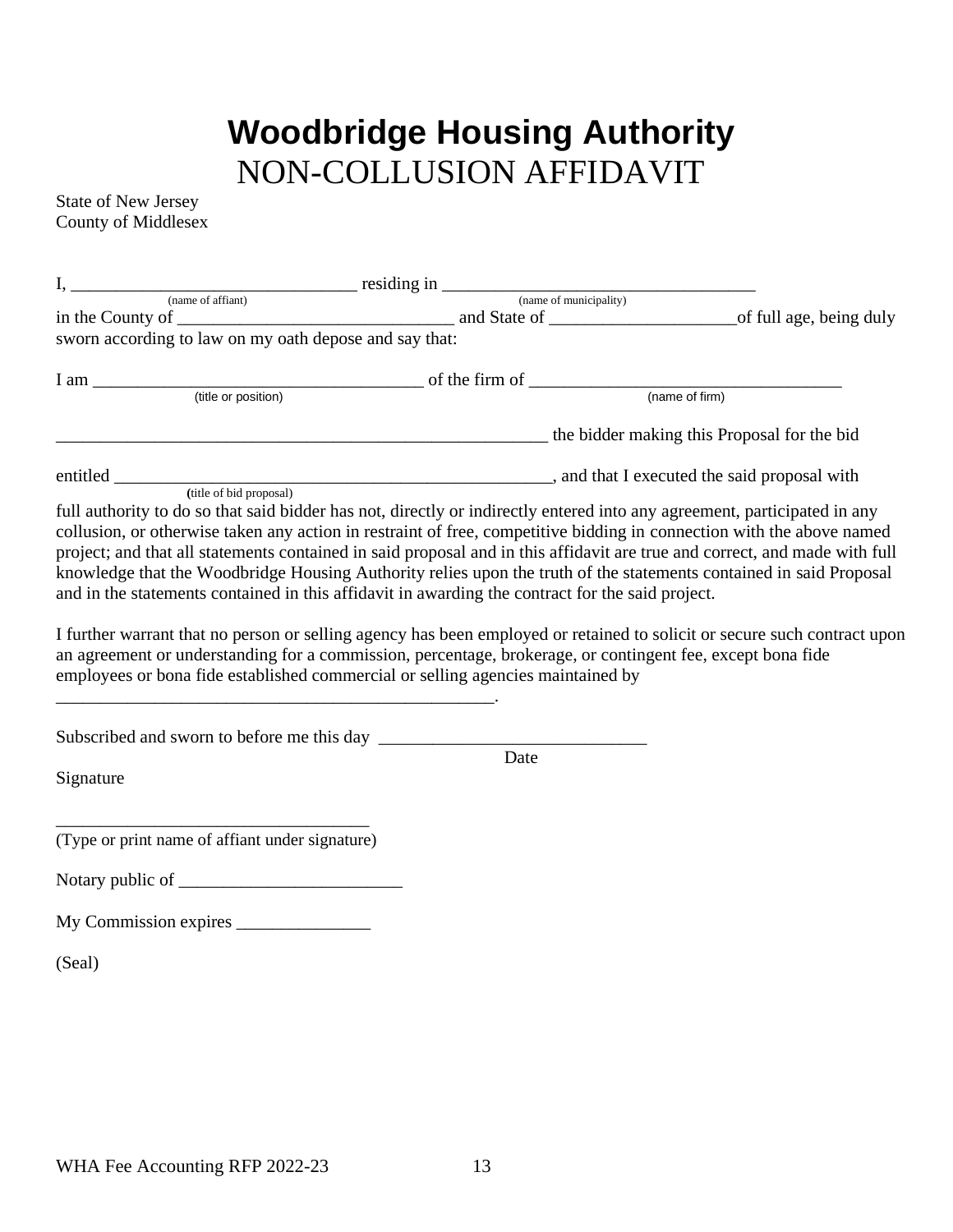### **SAMPLE AGREEMENT**

#### **AGREEMENT FOR FEE ACCOUNTING**

This AGREEMENT made this 1<sup>st</sup> day of July in the year 2022 by and between

#### Firm Name Address

hereinafter called the "Accountant," and the

#### Housing Authority of the Township of Woodbridge 800B Bunns Lane, Woodbridge, NJ 07095

hereinafter called the "Authority".

#### **WITNESSETH:**

**WHEREAS,** the Authority desires to retain and employ said Accountant in matters connected to the accounting books and records for the Authority; and

**WHEREAS,** the Accountant desires to accept the position of fee accountant for the Authority in matters connected to the accounting books and records for the period beginning July 1, 2022 and ending June 30, 2023.

**NOW, THEREFORE,** in consideration of the foregoing premises and of the following, it is mutually agreed by the Authority and the Accountant as follows:

- 1. That the Authority hereby retains and employs the Accountant to act as Fee Accountant in matters concerning the accounting books and records of the Authority, and the Accountant hereby accepts such appointment.
- 2. That the Accountant in addition to the maintenance of the books and records of the Authority shall:
	- a. Review and analyze monthly, the books of accounts and records of the Authority in accordance with the procedures outlined by the Authority's administration.
	- b. Prepare and review necessary journal vouchers.
	- c. Review controls of costs and finances.
	- d. Prepare and review reports and balance sheets required by Federal, State and/or local laws, statutes or regulations.
	- e. Prepare and review budgets and budget revisions.
	- f. Be available and serve as consultant on accounting, funding and other financial matters.
	- g. Prepare all HUD financial statements as required and in accordance with the scheduled list in HUD 7475.1 REV.
	- h. Prepare and submit required HUD Form 52681B, Section 8 quarterly report
	- i. Review monthly and quarterly Payroll Reports and Tax Deposits.
	- j. Prepare financial status reports of all programs to be presented to the Board of Commissioners each quarter at the BOC meetings.
	- k. Inform the Executive Director of any matters that come to their attention which causes them to believe that any errors or irregularities or illegal acts may exist.